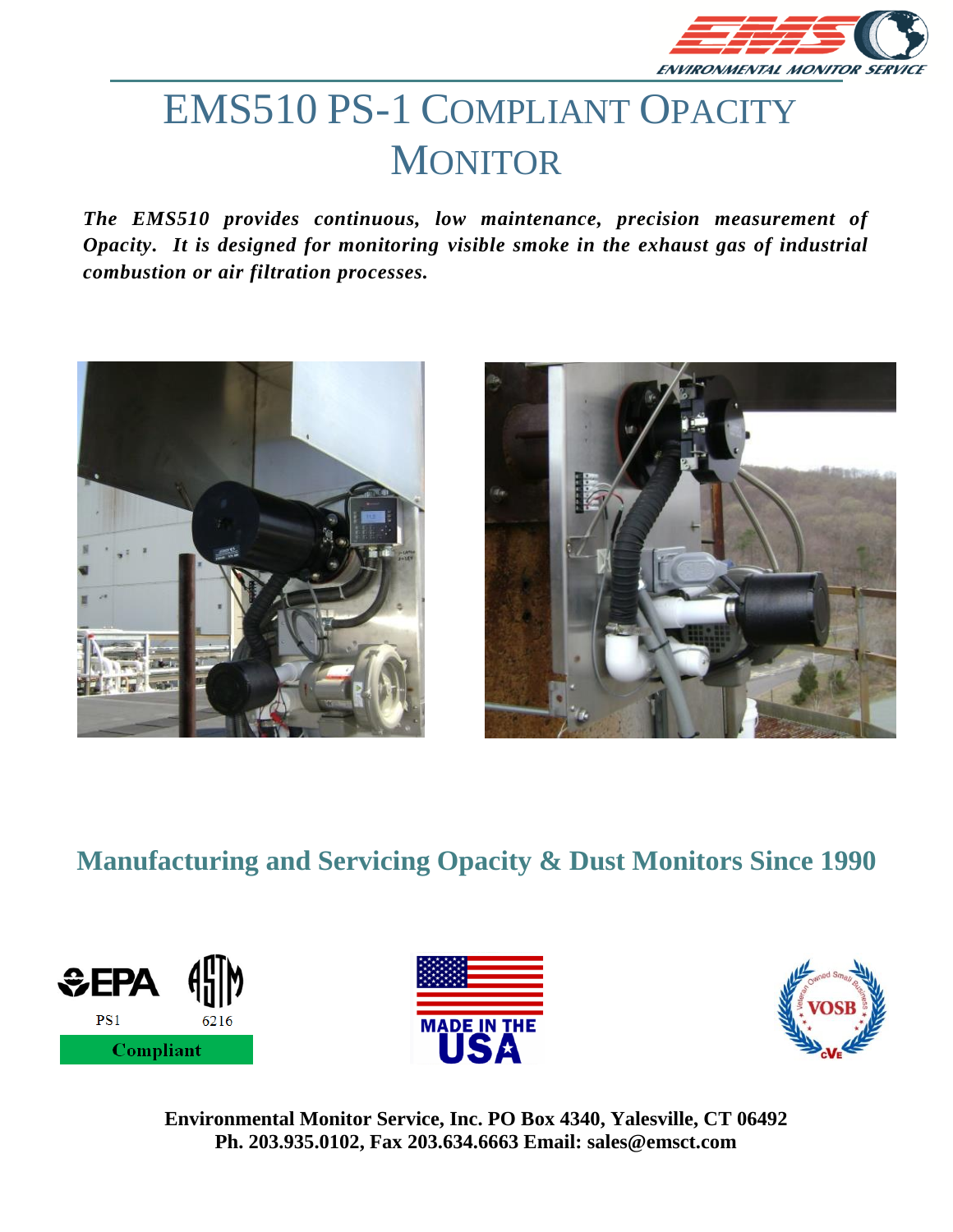

# EMS510 OPACITY & DUST MONITOR



Standard System Configuration





### *Key Features*

- ◆ ASTM D 6216 and 40 CFR 60 PS-1 Compliant
- ✓Available Factory and Field Certification
- ✓Custom Microprocessor Controlled Transceiver
- ✓RS485, Modbus Communication, Optional Ethernet and Wireless
- ✓Dual beam measurement with Green LED Source
- ◆ Automatic (Internal or External) and Manual On-Line Calibration



Central Information Display (CID)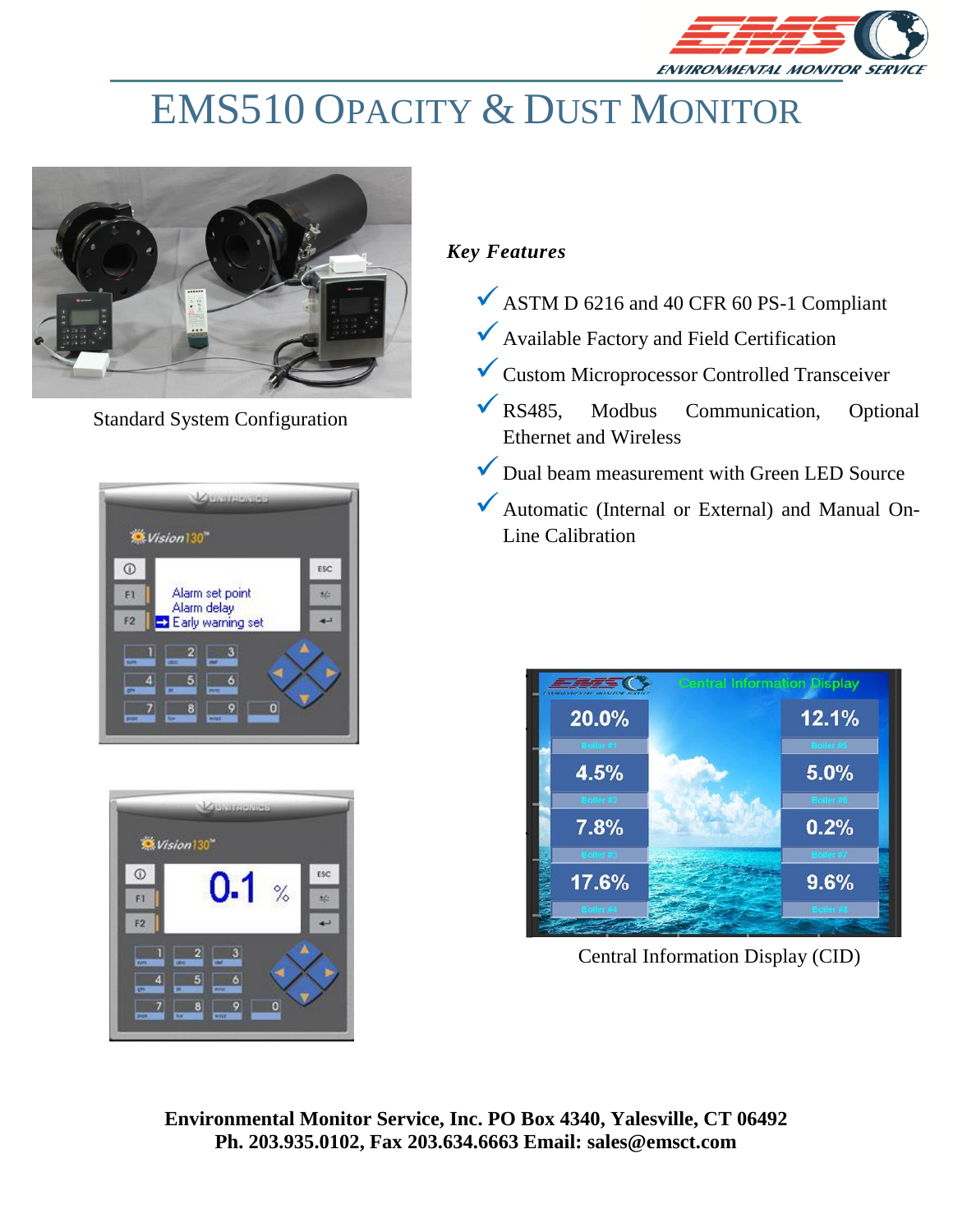

# EMS510 OPACITY MONITOR

#### *System and Measurement Principle*

The EMS510 system consists of an optical transceiver mounted on one side of the stack and a retro reflector mounted on the other. The LSEM (LED Electronic Modulation) measurement beam is projected across the stack to a retro reflector, which reflects it back across the stack. The output of the transceiver is sent to the user interface via Modbus RS485 where the signal is analyzed and displayed. This intuitively designed controller.



Transceiver Microprocessor Board



#### *Applications*

- $\sqrt{\overline{P}}$  Power Plants
- **Boilers**
- $\checkmark$  Electrostatic Precipitators
- ✓Filter Bag Houses
- $\sqrt{\overline{\text{Refiner}}}$
- ✓Cement Plants
- ✓Combustion Furnaces
- ✓Process Industries

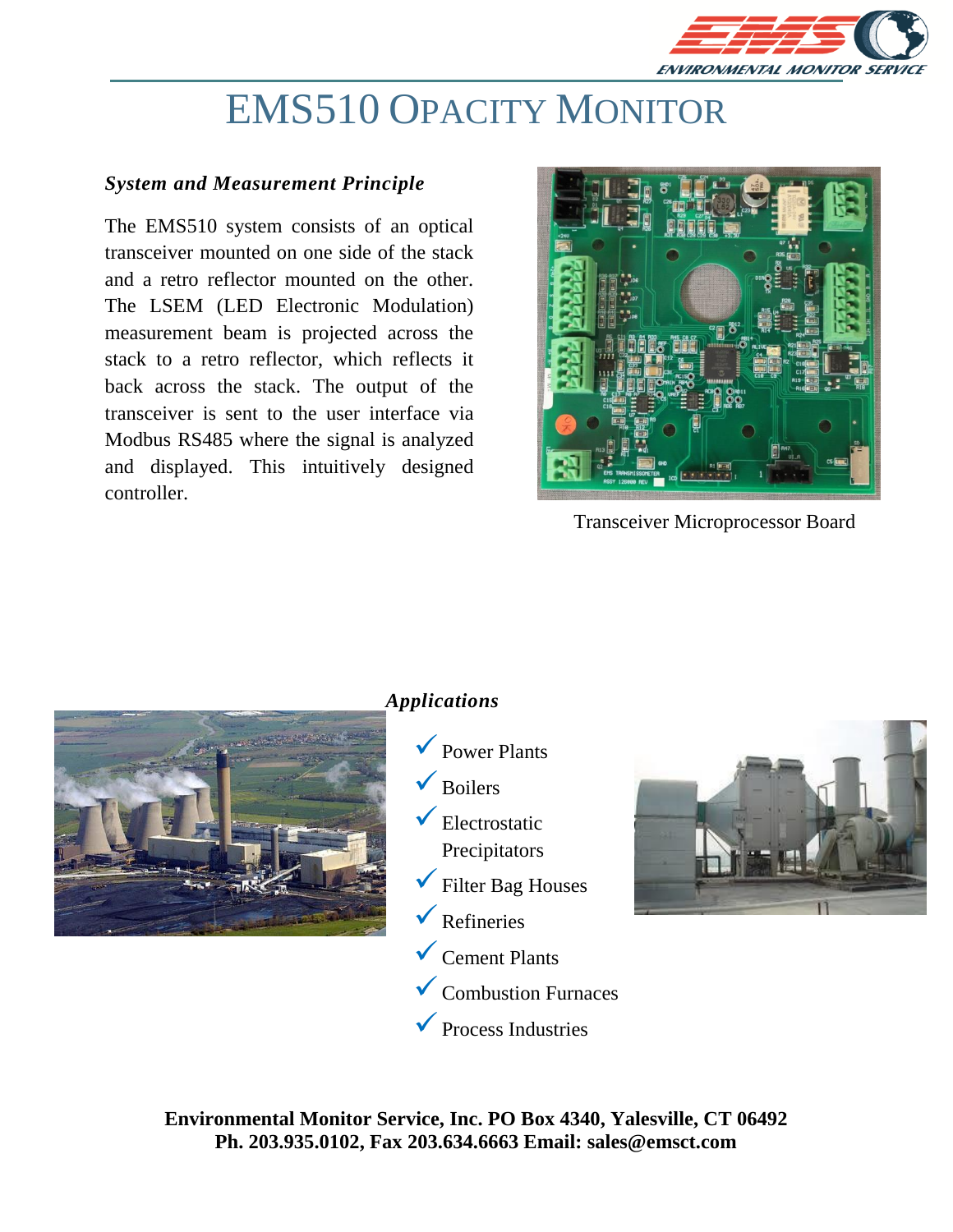

# EMS510 OPACITY MONITOR

### *Smart Service Module (SSM)*

The newly developed **Smart Service Module** is located inside the stainless steel weather cover and utilizes Modbus communication over RS485 (2 wire) cable connected to the transceiver and control unit. Many of the control unit functions are accessible at the sensor location. This service module is useful for trouble shooting, PM/Audits and setup. It also eliminates the necessity for a second technician at the mounting location







### *Optional Accessories/Services*

- ✓Stainless Steel Weather Covers
- ✓Customizable CID (Central Information Display)
- ✓ Wireless Communications
- $\checkmark$  Custom Engineering
- ✓Startup, Certification and Preventative Maintenance
- ✓Procedure 3 Required Off- Stack Zero Kit
- ✓Certified Neutral Density Filter sales and calibration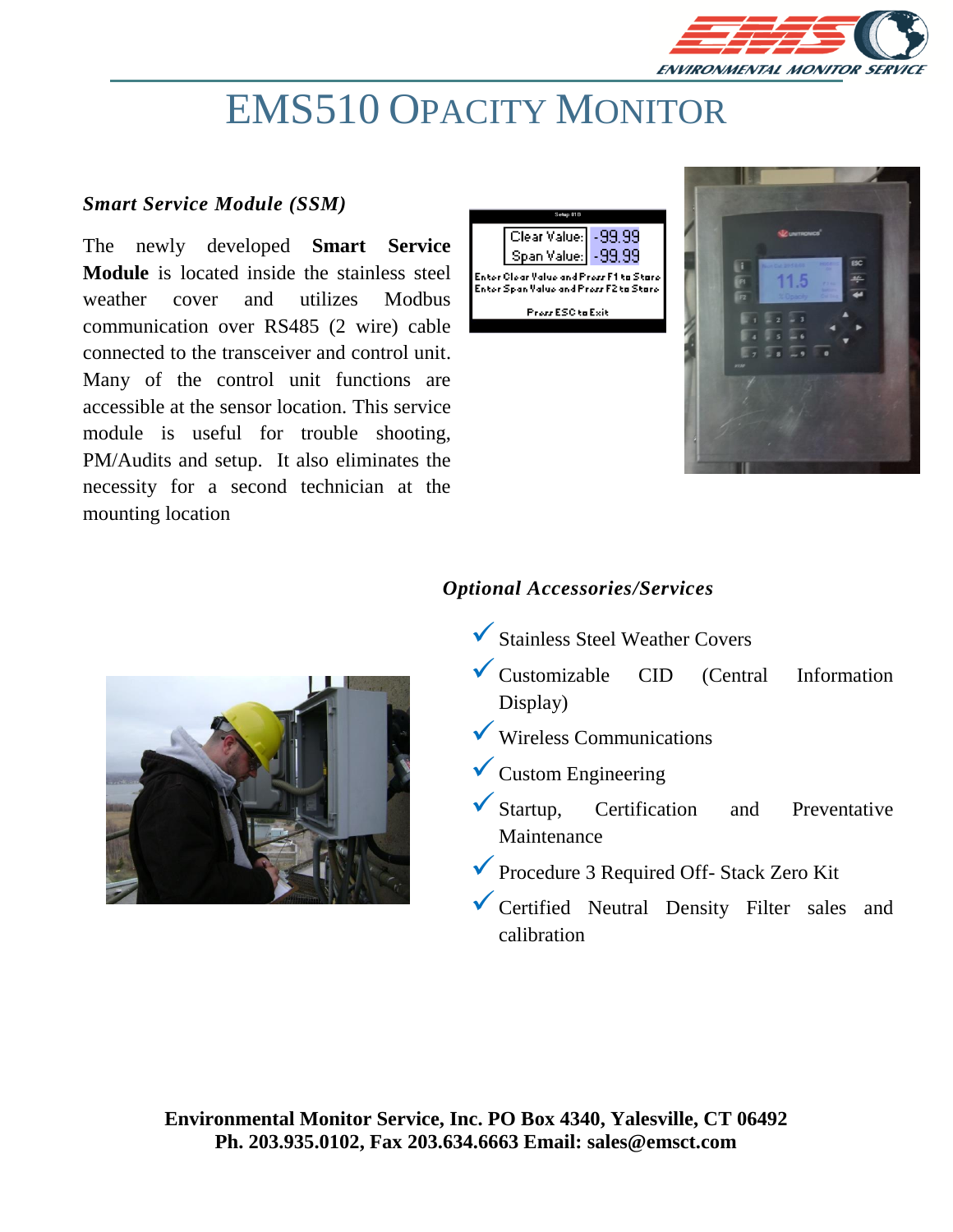

| <b>Design and performance:</b>   | Meet or exceeds 40 CFR 60 appendix B, PS-1 and<br><b>ASTMD 6216</b>         |
|----------------------------------|-----------------------------------------------------------------------------|
| <b>Spectral Response</b>         | Peak 500 to 600nm, less than 10% of peak<br>response outside 400 to 700 nm. |
| <b>Angle of View/Angle of</b>    | $AV < 4^{\circ}, AP < 4^{\circ}.$                                           |
| <b>Projection</b>                |                                                                             |
| <b>Calibration</b>               | $+/- 1\%$ of full scale                                                     |
| Error/accuracy                   |                                                                             |
| <b>Response time</b>             | $< 10$ second                                                               |
| <b>24 Hour Zero/ Calibration</b> | $< 0.5\%$ / $< 0.5\%$                                                       |
| Drift                            |                                                                             |
| <b>Operational Period</b>        | In excess of PS-1 required 336 Hrs.                                         |
| <b>Zero/Span Calibration</b>     | <b>Manual or automatic with zero mirror and</b>                             |
|                                  | neutral density filter                                                      |
| Process gas                      | Up to $750$ ° F (400 ° C) standard, higher available-<br>contact factory.   |

| <b>Severe Weather Cover:</b> |                                                                                            |
|------------------------------|--------------------------------------------------------------------------------------------|
| <b>Material</b>              | <b>308 Stainless Steel</b>                                                                 |
| <b>Quick release pins</b>    | 2 for bottom and 2 for top release.                                                        |
| <b>Mounting</b>              | 3 inch IPS, 150# flange. Others available.                                                 |
| <b>Standard Blower</b>       | Single phase, 110/220VAC 50/60Hz                                                           |
| <b>Max stack pressure</b>    | $+/-$ 5 inch WC, with the proper installation of                                           |
|                              | purge blowers.                                                                             |
| <b>Wind Speed</b>            | $< 60$ mph                                                                                 |
| <b>Ambient temperature</b>   | -40 $\rm{^{\circ}F}$ to 130 $\rm{^{\circ}F}$ (-4 $\rm{^{\circ}C}$ to 54 $\rm{^{\circ}C}$ ) |
| <b>limits</b>                |                                                                                            |
| <b>Protection for</b>        | <b>Transceiver and Retro-reflector components;</b>                                         |
|                              | purge blowers.                                                                             |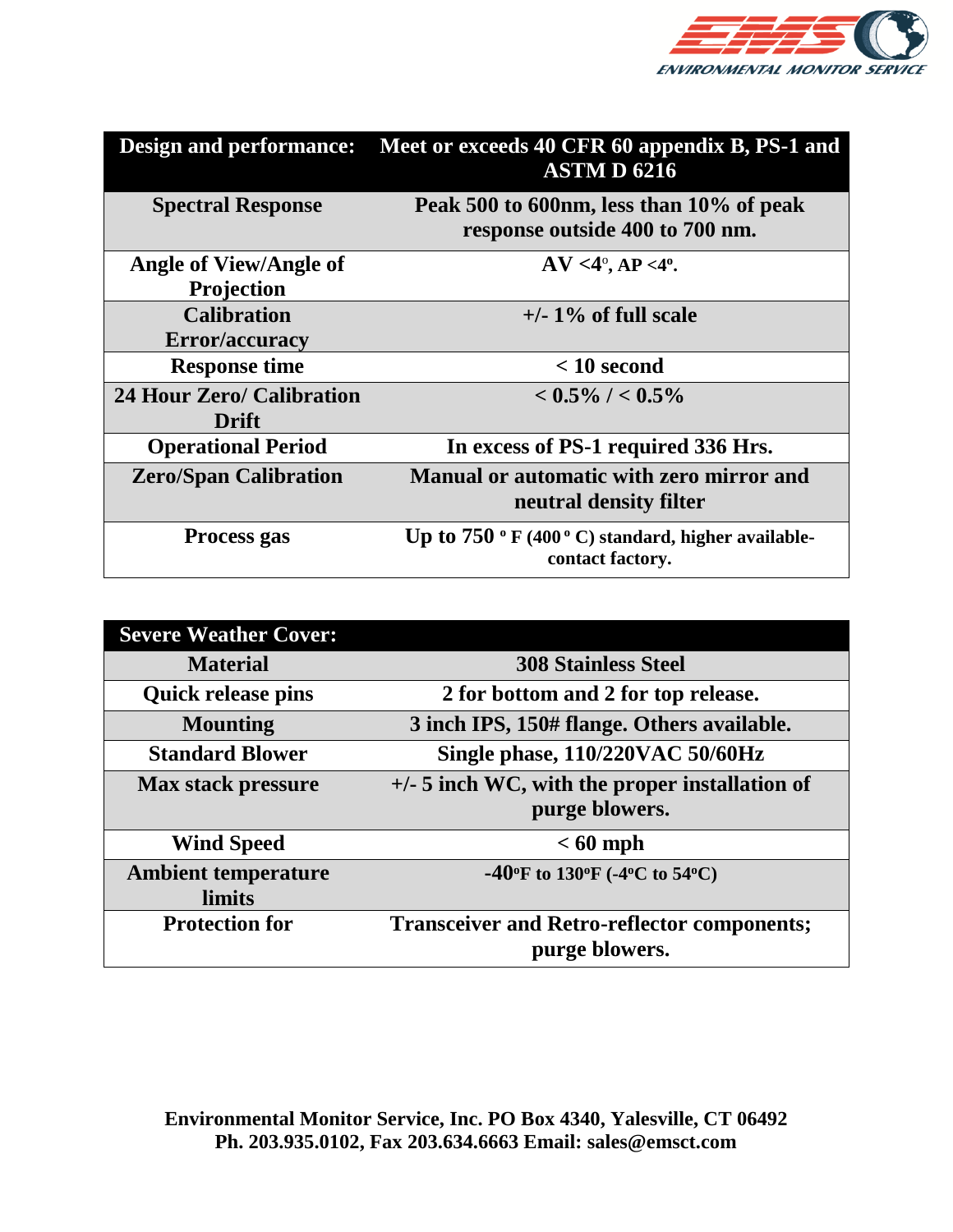

| <b>EMS510 Opacity</b><br><b>Control unit:</b> | <b>Environmental Monitor Service, Inc.</b>                        |
|-----------------------------------------------|-------------------------------------------------------------------|
| <b>Enclosure</b>                              | IP65/NEMA4X (when panel mounted), 96x96x64mm                      |
|                                               | $(3.8'' \times 3.8'' \times 2.58'')$ . Power 24Vdc +/- 10%.       |
| <b>EMS</b> provided                           | Input: 90-240 VAC, 50/60 Hz, 0.55 amp +10%;                       |
| 24Vdc Supply                                  |                                                                   |
| <b>Graphic Display</b>                        | 1.5x2.25" Viewing area, LED Backlight                             |
| <b>Approvals</b>                              | CE, UL, cUL                                                       |
| <b>Measurement</b><br><b>Ranges</b>           | -5 to 99% Opacity                                                 |
| <b>Display Resolution</b>                     | 0.1% for Opacity                                                  |
| <b>Process Display</b><br>screens             | 3 Selectable pages, Instant, average, split screen.               |
| <b>Battery back up</b>                        | 7 years typical at $25^{\circ}$ C                                 |
| S.D. Card                                     | <b>Optional - Back up by SD memory card.</b>                      |
| 4-20mA Outputs                                | Two (2), 800 ohms max individually customer selected              |
|                                               | F.S. ranges and modes.                                            |
| <b>Relay Contacts</b>                         | 6 relays for alarms, Field programmable.                          |
| <b>Alarm Reset</b>                            | <b>Automatic and manual.</b>                                      |
| Cal cycle initiate                            | Manual on demand, Remote initiated or Internal Clock.             |
| <b>Opacity Exit</b>                           | $0.3 \text{ to } 1.0$                                             |
| <b>Correlation (Lx/</b><br>$2*Lt$             |                                                                   |
| <b>Environment</b>                            | Panel mounted IP65 / NEMA4X (front panel),                        |
|                                               | Operational temperature 0 to 50°C (32 to 122°F),                  |
|                                               | Storage temperature -20 to $60^{\circ}$ C (-4 to 140°F), Relative |
|                                               | Humidity (RH) 5% to 95% (non-condensing)                          |
|                                               |                                                                   |
| <b>Network</b>                                | Protocol: MODBUS (ASCII or RTU mode), type RS-485                 |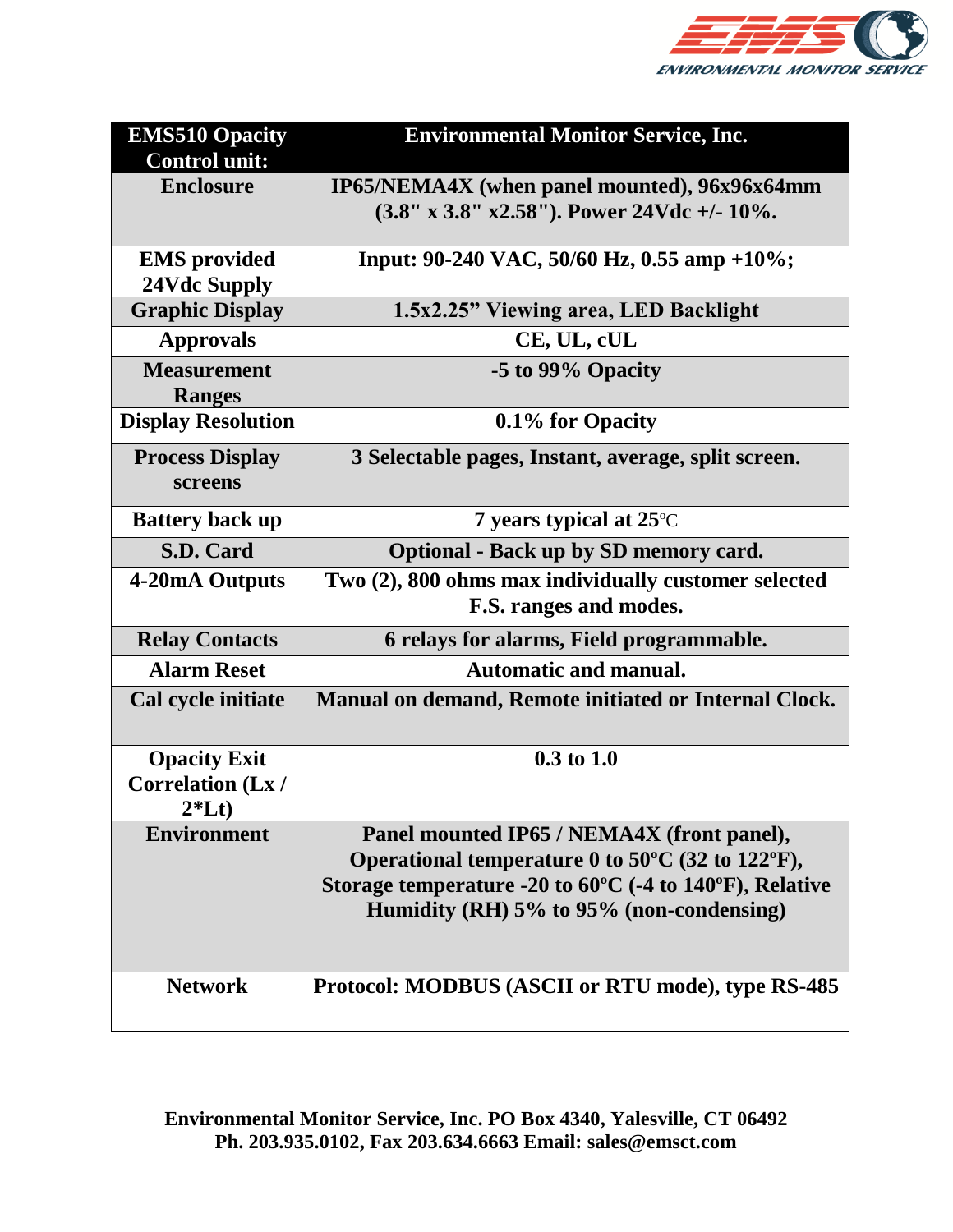

| <b>EMS510 Smart Service</b><br><b>Module</b> | <b>Environmental Monitor Service, Inc.</b>                                                                                                                                                                                     |
|----------------------------------------------|--------------------------------------------------------------------------------------------------------------------------------------------------------------------------------------------------------------------------------|
| <b>Enclosure</b>                             | <b>Stainless Steel when in EMS WC, NEMA 4X</b><br>plastic when stand alone.                                                                                                                                                    |
| <b>Graphic Display</b>                       | 1.5x2.25" Viewing area, LED Backlight                                                                                                                                                                                          |
| <b>Approvals</b>                             | CE, UL, cUL                                                                                                                                                                                                                    |
| <b>Network</b>                               | Protocol: MODBUS type RS-485.                                                                                                                                                                                                  |
| <b>RCU Display Resolution</b>                | 0.1 for Opacity RCU, mg, 0.01 O.D. with DUST<br><b>RCU</b>                                                                                                                                                                     |
| <b>Process Display screens</b>               | Local display for, Sensor data, Service<br>selections, Fault displays.                                                                                                                                                         |
| <b>Battery back up</b>                       | 7 years typical at $25^{\circ}$ C                                                                                                                                                                                              |
| Cal cycle initiate                           | <b>Manual, Remote and Internal Clock.</b>                                                                                                                                                                                      |
| <b>Environment</b>                           | Panel mounted IP65 / NEMA4X (front panel),<br>Operational temperature $0$ to $50^{\circ}$ C (32 to<br>122°F), Storage temperature -20 to $60^{\circ}$ C (-4 to<br>140°F), Relative Humidity (RH) 5% to 95%<br>(non-condensing) |
| <b>EMS</b> provided 24Vdc<br><b>Supply</b>   | Input: 90-240 VAC, 50/60 Hz, 0.55 amp +10%                                                                                                                                                                                     |
| <b>Network</b>                               | Protocol: MODBUS (ASCII or RTU mode),<br>type RS-485, optically isolated, RS-232.                                                                                                                                              |
| 2-wire to EMS Control Unit                   | <b>RS485 Modbus to Control Unit</b>                                                                                                                                                                                            |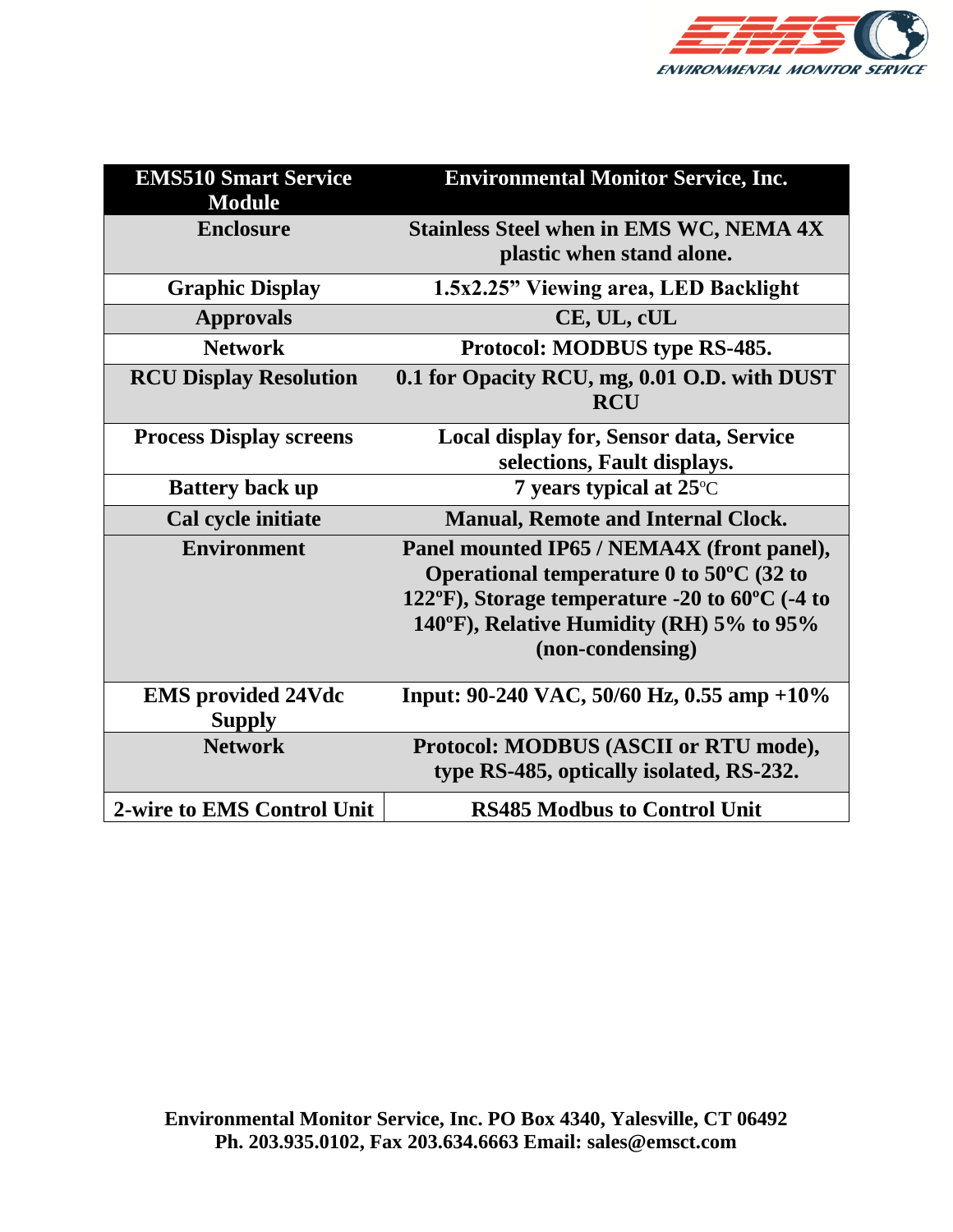

|    | <b>EMS510 Order Sheet</b>                                                                                                                    |  |
|----|----------------------------------------------------------------------------------------------------------------------------------------------|--|
|    | Part # instructions: Choose one number from the left from each<br>category to create the part number. Example EMS510-1-3-5-10-22,<br>24      |  |
| 1  | EMS510 Standard Opacity, PS-1 Optics, Smart Service Module,<br>Auto Zero/Span solenoid Microprocessor system.                                |  |
|    |                                                                                                                                              |  |
|    | <b>Controller Options</b>                                                                                                                    |  |
| 3  | Standard Controller with Snap-in (8 Relays, 8 Digital Inputs and 2<br>Analog (4-20 mA) Outputs.                                              |  |
| 4  | Standard Controller (RS485 Communications)                                                                                                   |  |
|    | <b>Measurement Path Length</b>                                                                                                               |  |
| 5  | Retro Assembly 3-15Ft.                                                                                                                       |  |
| 6  | Retro Assembly >15Ft to 21Ft.                                                                                                                |  |
| 7  | Retro Assembly > 21Ft to 40Ft.                                                                                                               |  |
| 8  | Retro Assembly >40Ft to 50Ft.                                                                                                                |  |
| 9  | Retro Assembly > 50ft                                                                                                                        |  |
|    | <b>Weather covers and Air Purge</b>                                                                                                          |  |
| 10 | Severe Weather Cover pair: Stainless Steel Construction.                                                                                     |  |
| 11 | Severe Weather Covers with Single Air Purge Blower: Stainless<br>Steel Construction. 25' of hose included.                                   |  |
| 12 | Severe Weather Covers with Dual Air Purge Blowers: Stainless<br><b>Steel Construction</b>                                                    |  |
| 13 | Opacity Remote Blower w/Airflow Switch Mounted in Stainless<br>Steel 24Hx20Wx19D Weather Cover.                                              |  |
| 14 | Indoor Opacity Sensor Mounting Plate: 24Hx20W with a Single<br>Air Purge Blower, Air Flow Switch, Tee for Transceiver & Retro<br>Air Supply. |  |
| 15 | RB-1 Opacity spare or Remotely mounted blower 0.25hp, Air flow<br>switch, Blower air filter, and connection hardware.                        |  |
| 16 | RB-2 Opacity Remotely Mounted Blower 0.67 HP. w/Air Filter &<br>Flow Switch                                                                  |  |
| 17 | Additional Cost to Replace Standard Purge Blower with Heavy<br>Duty.67hp, 50in Max H2O Pressure Purge Blower                                 |  |